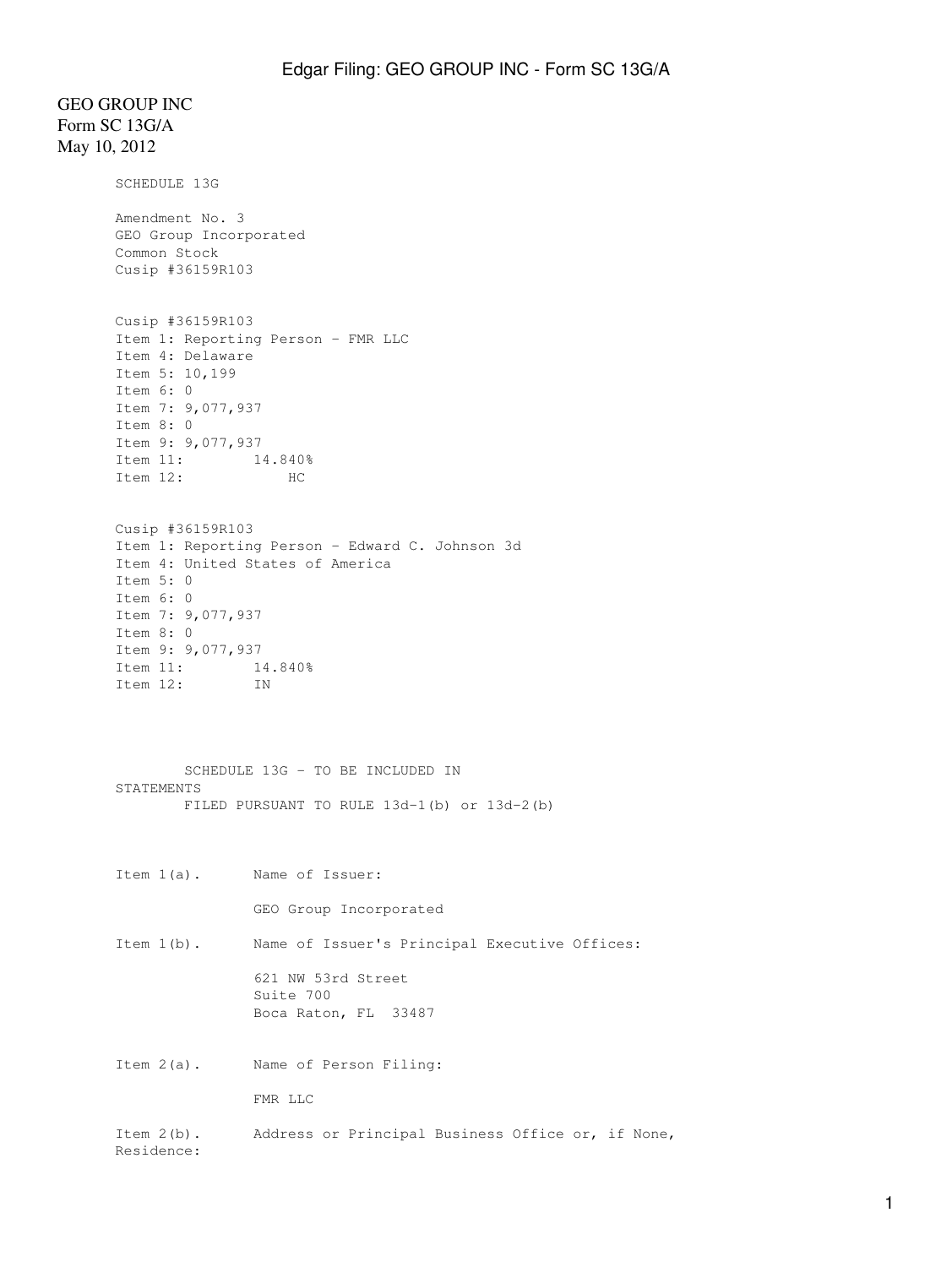## Edgar Filing: GEO GROUP INC - Form SC 13G/A

82 Devonshire Street, Boston, Massachusetts 02109 Item 2(c). Citizenship: Not applicable Item 2(d). Title of Class of Securities: Common Stock Item 2(e). CUSIP Number: 36159R103 Item 3. This statement is filed pursuant to Rule 13d-1(b) or 13d-2(b) and the person filing, FMR LLC, is a parent holding company in accordance with Section 240.13d-1(b)(ii)(G). (Note: See Item 7). Item 4. Ownership (a) Amount Beneficially Owned: 9,077,937 (b) Percent of Class: 14.840% (c) Number of shares as to which such person has: (i) sole power to vote or to direct the vote: 10,199 (ii) shared power to vote or to direct the vote: 0 (iii) sole power to dispose or to direct the disposition of: 9,077,937 (iv) shared power to dispose or to direct the disposition of: 0 Item 5. Ownership of Five Percent or Less of a Class. Not applicable. Item 6. Ownership of More than Five Percent on Behalf of Another Person. Various persons have the right to receive or the power to direct the receipt of dividends from, or the proceeds from the sale of, the Common Stock of GEO Group Incorporated. The interest of one person, Fidelity Small Cap Discovery Fund, an investment company registered under the Investment Company Act of 1940, in the Common Stock of GEO Group Incorporated, amounted to 3,197,987 shares or 5.228% of the

Item 7. Identification and Classification of the Subsidiary Which Acquired the Security Being Reported on By the Parent Holding Company.

total outstanding Common Stock at April 30, 2012.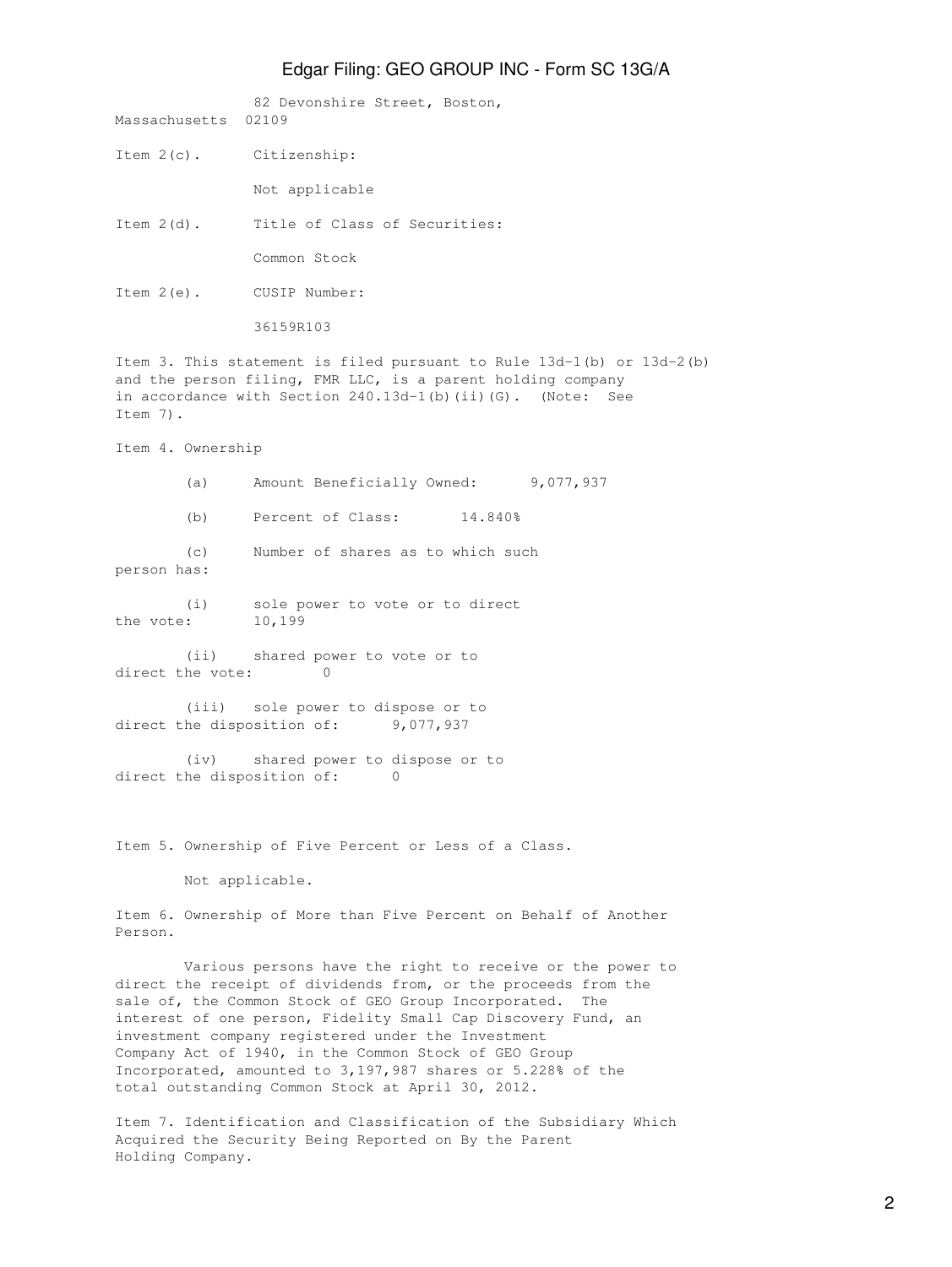## Edgar Filing: GEO GROUP INC - Form SC 13G/A

See attached Exhibit A.

Item 8. Identification and Classification of Members of the Group.

Not applicable. See attached Exhibit A.

Item 9. Notice of Dissolution of Group.

Not applicable.

Item 10. Certification.

 By signing below I certify that, to the best of my knowledge and belief, the securities referred to above were acquired in the ordinary course of business and were not acquired for the purpose of and do not have the effect of changing or influencing the control of the issuer of such securities and were not acquired in connection with or as a participant in any transaction having such purpose or effect.

Signature

 After reasonable inquiry and to the best of my knowledge and belief, I certify that the information set forth in this statement is true, complete and correct.

May 09, 2012 Date

 /s/ Scott C. Goebel Signature

Scott C. Goebel Duly authorized under Power of Attorney effective as of June 1, 2008 by and on behalf of FMR LLC and its direct and indirect subsidiaries

 SCHEDULE 13G - TO BE INCLUDED IN STATEMENTS FILED PURSUANT TO RULE 13d-1(b) or 13d-2(b)

 Pursuant to the instructions in Item 7 of Schedule 13G, Fidelity Management & Research Company ("Fidelity"), 82 Devonshire Street, Boston, Massachusetts 02109, a whollyowned subsidiary of FMR LLC and an investment adviser registered under Section 203 of the Investment Advisers Act of 1940, is the beneficial owner of 9,067,738 shares or 14.823% of the Common Stock outstanding of GEO Group Incorporated ("the Company") as a result of acting as investment adviser to various investment companies registered under Section 8 of the Investment Company Act of 1940.

 The ownership of one investment company, Fidelity Small Cap Discovery Fund, amounted to 3,197,987 shares or 5.228% of the Common Stock outstanding. Fidelity Small Cap Discovery Fund has its principal business office at 82 Devonshire Street, Boston, Massachusetts 02109.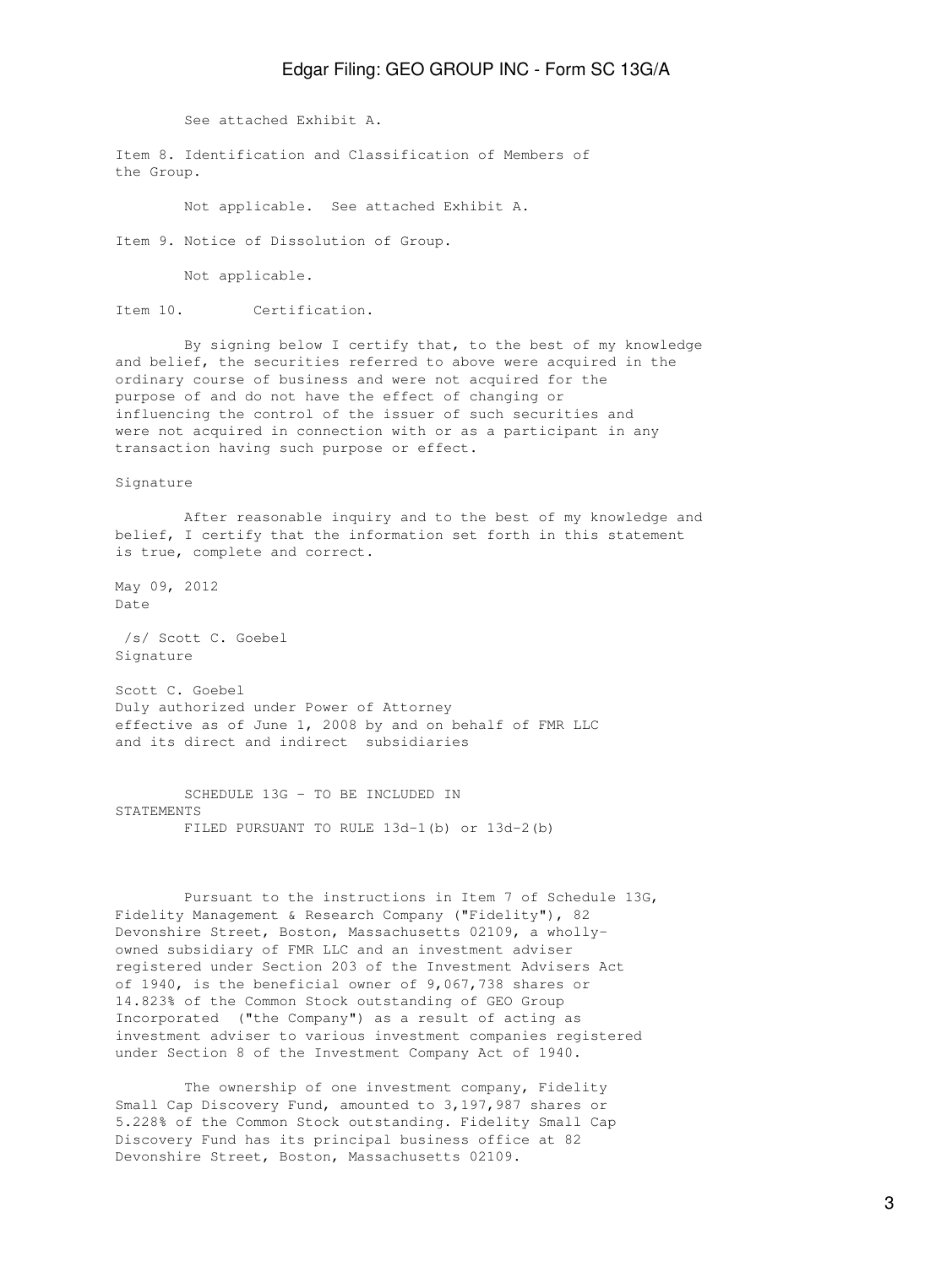## Edgar Filing: GEO GROUP INC - Form SC 13G/A

 Edward C. Johnson 3d and FMR LLC, through its control of Fidelity, and the funds each has sole power to dispose of the 9,067,738 shares owned by the Funds.

 Members of the family of Edward C. Johnson 3d, Chairman of FMR LLC, are the predominant owners, directly or through trusts, of Series B voting common shares of FMR LLC, representing 49% of the voting power of FMR LLC. The Johnson family group and all other Series B shareholders have entered into a shareholders' voting agreement under which all Series B voting common shares will be voted in accordance with the majority vote of Series B voting common shares. Accordingly, through their ownership of voting common shares and the execution of the shareholders' voting agreement, members of the Johnson family may be deemed, under the Investment Company Act of 1940, to form a controlling group with respect to FMR LLC.

 Neither FMR LLC nor Edward C. Johnson 3d, Chairman of FMR LLC, has the sole power to vote or direct the voting of the shares owned directly by the Fidelity Funds, which power resides with the Funds' Boards of Trustees. Fidelity carries out the voting of the shares under written guidelines established by the Funds' Boards of Trustees.

 Pyramis Global Advisors Trust Company ("PGATC"), 900 Salem Street, Smithfield, Rhode Island, 02917, an indirect wholly-owned subsidiary of FMR LLC and a bank as defined in Section 3(a)(6) of the Securities Exchange Act of 1934, is the beneficial owner of 10,199 shares or 0.017% of the outstanding Common Stock of the GEO Group Incorporated as a result of its serving as investment manager of institutional accounts owning such shares.

 Edward C. Johnson 3d and FMR LLC, through its control of Pyramis Global Advisors Trust Company, each has sole dispositive power over 10,199 shares and sole power to vote or to direct the voting of 10,199 shares of Common Stock owned by the institutional accounts managed by PGATC as reported above.

 SCHEDULE 13G - TO BE INCLUDED IN **STATEMENTS**  FILED PURSUANT TO RULE 13d-1(b) or 13d-2(b) RULE 13d-1(f)(1) AGREEMENT

 The undersigned persons, on May 09, 2012, agree and consent to the joint filing on their behalf of this Schedule 13G in connection with their beneficial ownership of the Common Stock of GEO Group Incorporated at April 30, 2012.

FMR LLC

 By /s/ Scott C. Goebel Scott C. Goebel Duly authorized under Power of Attorney effective as of June 1, 2008, by and on behalf of FMR LLC and its direct and indirect subsidiaries